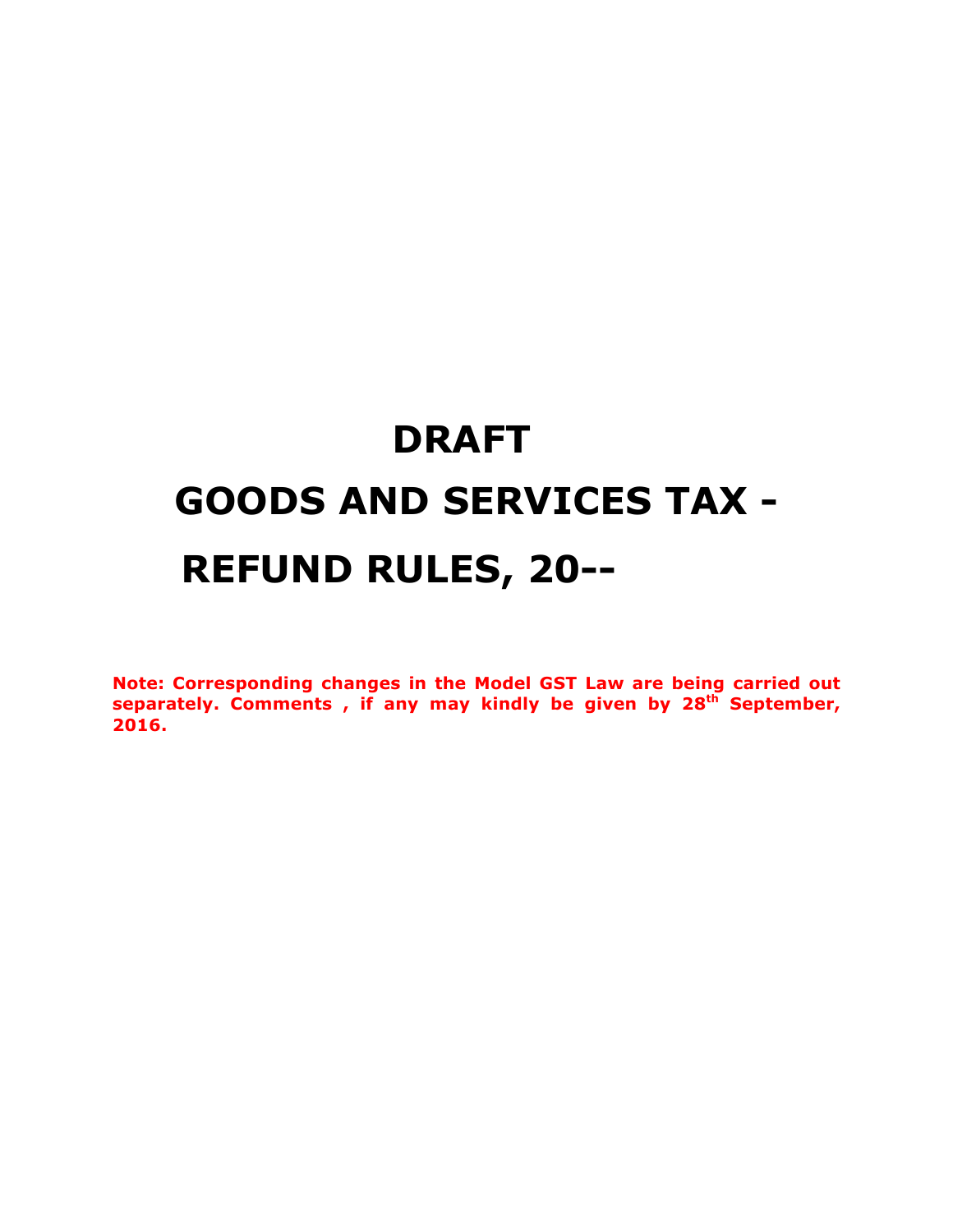#### **Chapter-\_\_: REFUND**

#### **1. Refund of tax, interest, penalty, fees or any other amount**

(1) Any registered taxable person, except the persons covered by notification issued under clause (d) of sub-section (6) of section 38, claiming refund of any tax, interest, penalty, fees or any other amount paid by him, may file an application in **FORM GST RFD-1** electronically through the Common Portal either directly or from a Facilitation Centre, notified by the Board or Commissioner:

Provided that any claim for refund relating to balance in the electronic cash ledger in terms of sub-section (6) of section 35 may be made through the return for the relevant tax period in **FORM GSTR-3**, **FORM GSTR-4** or **FORM GSTR-7**:

Provided further that in case of export of goods, application for refund shall be filed only after the export manifest or an export report, as the case may be, in respect of such goods is delivered under section 41 of the Customs Act 1962:

Provided also that in respect of supplies made to an SEZ unit or a developer, or supplies regarded as deemed exports, the application shall be filed by the said unit or the developer or the recipient of deemed export supplies.

(2) The application under sub-rule (1) shall be accompanied by any of the following documentary evidences, as applicable, to establish that a refund is due to the applicant:

(a) the reference number of the order and a copy of the order passed by the proper officer or an appellate authority or any competent court resulting in such refund including refund of pre-deposit under chapter XVIII along with the reference number of the payment of the amount claimed as refund;

(b) a statement containing the number and date of shipping bills or bills of export and the number and date of relevant export invoices, in a case where the refund is on account of export of goods;

(c) a statement containing the number and date of invoices as prescribed in rule **Invoice.** in case of supply of goods made to an SEZ unit or a developer;

(d) a statement containing the number and date of invoices, in a case where the refund is on account of deemed exports;

(e) a statement containing the number and date of invoices and the relevant Bank Realization Certificates or Foreign Inward Remittance Certificates, as the case may be, in a case where the refund is on account of export of services;

(f) a statement containing the number and date of invoices and the details of payment, along with proof thereof, made by the claimant to the supplier for authorized operations as defined under the SEZ Act, 2005, in a case where the refund is on account of supply of services made to an SEZ unit or a developer;

(g) a statement in **Annex 1** of **FORM GST RFD-1** containing the number and date of invoices received and issued during a tax period in a case where the claim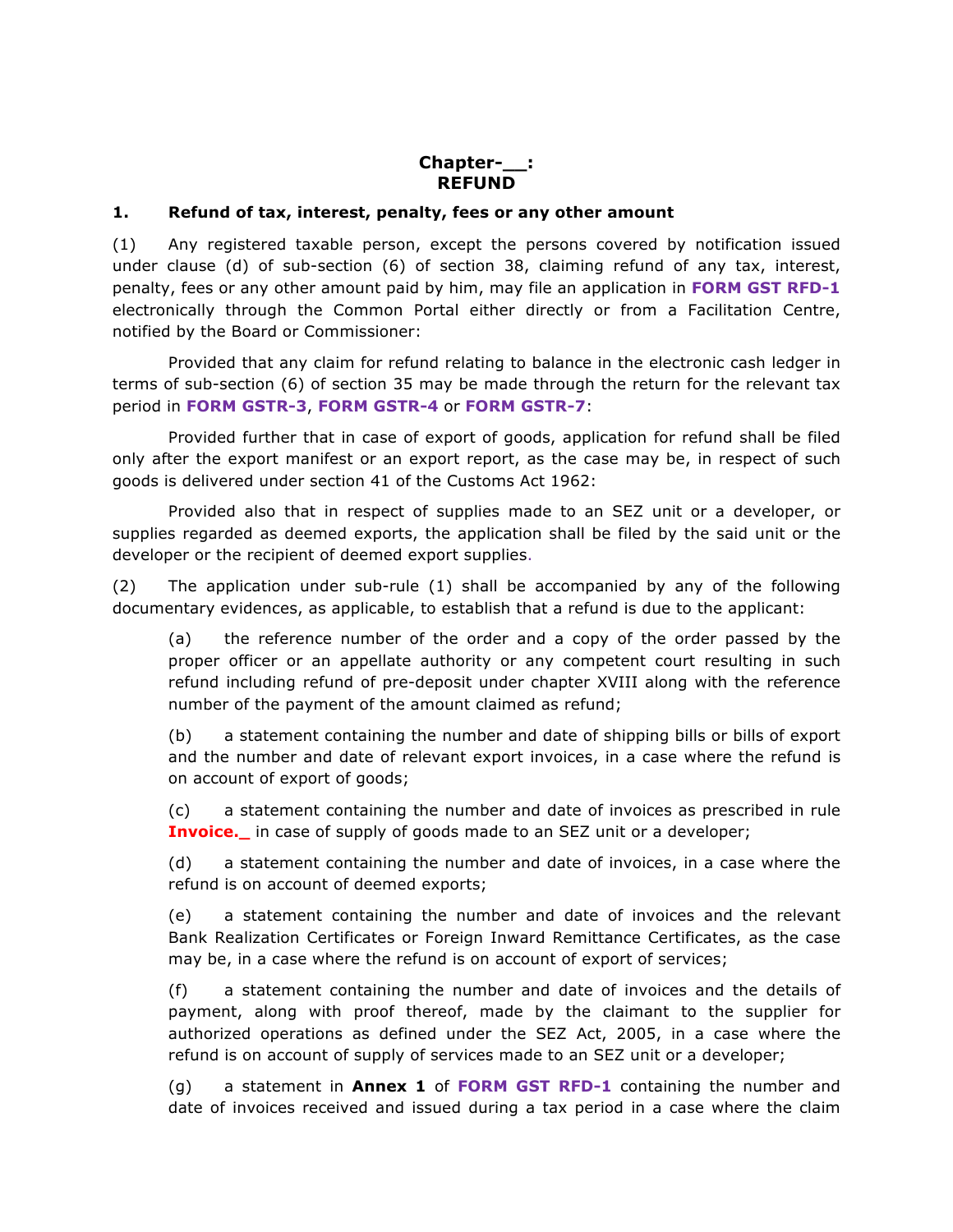pertains to refund of any unutilized input tax credit under sub-section (2) of section 38 where the credit has accumulated on account of rate of input tax being higher than the rate of output tax;

(h) the reference number of the final assessment order and a copy of the said order in a case where the refund arises on account of finalisation of provisional assessment;

(i) a declaration to the effect that the incidence of tax and interest claimed as refund has not been passed on to any other person, in a case where the amount of refund claimed is less than five lakh rupees:

Provided that a declaration is not required to be furnished in respect of cases covered under clause (a), (b) or (d) of sub-section (6) of section 38;

(j) a Certificate in **Annex 2** of **FORM GST RFD-1** issued by a Chartered Accountant or a Cost Accountant to the effect that the incidence of tax and interest claimed as refund has not been passed on to any other person, in a case where the amount of refund claimed is five lakh rupees or more:

Provided that a certificate is not required to be furnished in respect of cases covered under clause (a), (b) or (d) of sub-section (6) of section 38;

Explanation 1.– For the purpose of this rule, "invoice" means invoice conforming to the provisions contained in section 23A in case of refunds referred to in clause (c) of sub-section (6) of section 38.

Explanation 2.– Where the amount of tax has been recovered from the recipient, it shall be deemed that the incidence of tax has been passed on to the ultimate consumer.

(3) Where the application relates to refund of input tax credit, the electronic credit ledger shall be debited by the applicant in an amount equal to the refund so claimed.

(4) Where any taxable goods or services are exported without payment of tax, under bond or letter of undertaking under **section** \_\_\_ of the IGST Act, 201\_, refund of input tax credit shall be granted as per the following formula:

#### Refund Amount = (Export turnover of goods + Export turnover of services) x Net ITC Adjusted Total Turnover

Where,-

(A) "Refund amount" means the maximum refund that is admissible;

(B) "Net ITC" means input tax credit availed on inputs and input services during the relevant period;

(C) "Export turnover of goods" means the value of goods exported during the relevant period without payment of tax under bond or letter of undertaking;

(D) "Export turnover of services" means the value of services exported without payment of tax under bond or letter of undertaking, calculated in the following manner, namely:-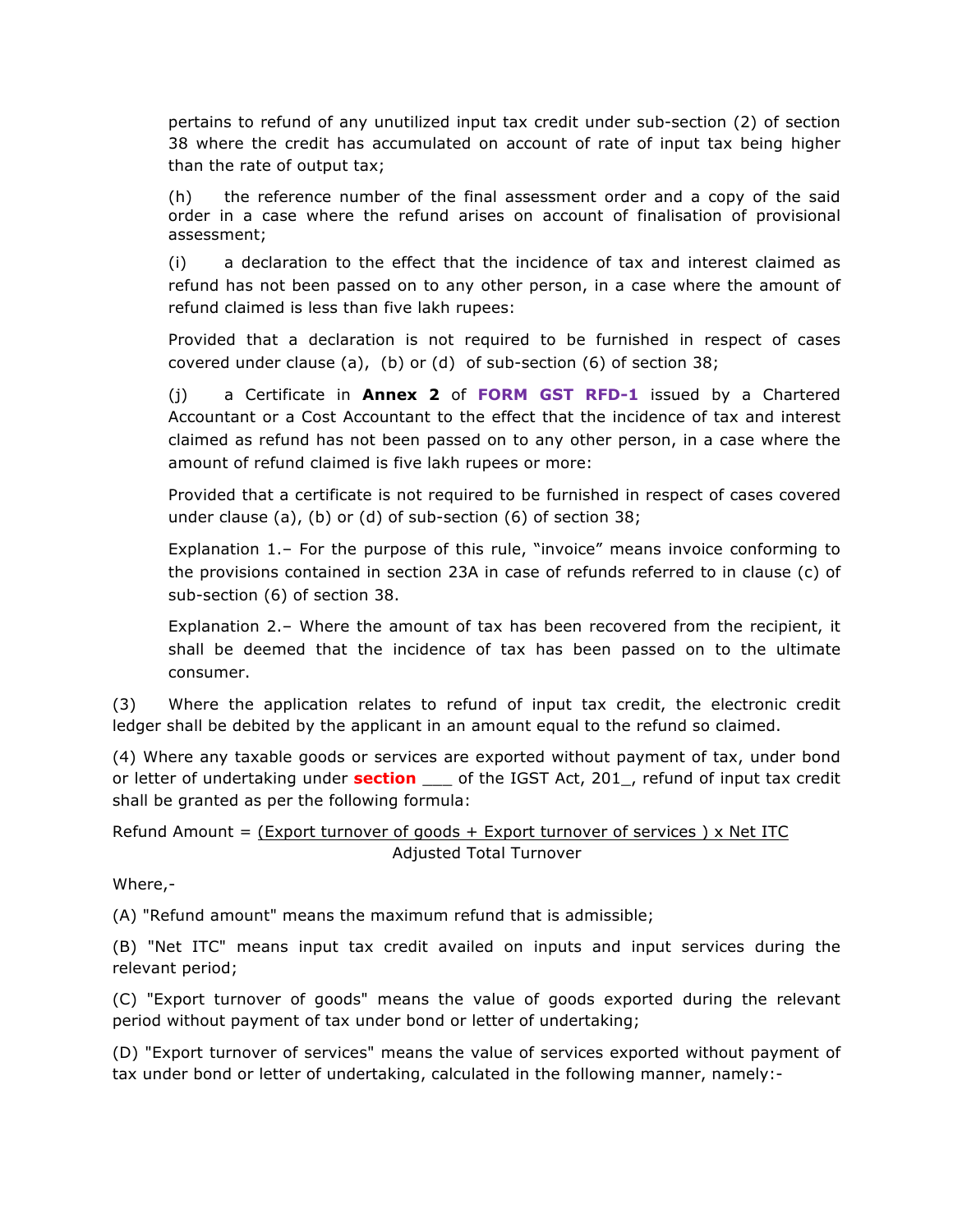Export turnover of services = payments received during the relevant period for export services + export services whose supply has been completed for which payment had been received in advance in any period prior to the relevant period - advances received for export services for which the supply of service has not been completed during the relevant period;

(E) "Adjusted Total turnover" means the value of turnover in a State, as defined under subsection (104) of section 2, excluding the value of exempt supplies, during the relevant period;

(F) "Relevant period" means the period for which the claim has been filed.

Provided that no refund of input tax credit shall be allowed if the supplier of goods and / or services avails of drawback allowed under the applicable Drawback Rules or claims rebate of tax paid under the Act or the IGST Act, 201\_ in respect of such tax.

(5) The application for refund of any amount, after adjusting the tax payable by the applicant out of the advance tax deposited by him under section 19A at the time of registration, shall be claimed either in the last return required to be filed by him or only after filing of the said last return.

(6) Where the application relates to a claim for refund from the electronic cash ledger, an acknowledgement in **FORM GST RFD-2** shall be made available to the applicant through the Common Portal electronically, clearly indicating the date of filing of the claim for refund.

(7) The application for refund, other than claim for refund from electronic cash ledger, shall be forwarded to the proper officer who shall, within fifteen days of filing of the said application, scrutinize the application for its completeness and where the application is found to be complete in terms of sub-rule (2), (3) and (4), an acknowledgement in **FORM GST RFD-2** shall be made available to the applicant through the Common Portal electronically, clearly indicating the date of filing of the claim for refund.

(8) Where any deficiencies are noticed, the proper officer shall communicate the deficiencies to the applicant in **FORM GST RFD-3** through the Common Portal electronically, requiring him to file a refund application after rectification of such deficiencies.

(9) Where deficiencies have been communicated in **FORM GST RFD-3** under the GST Rules of the State, the same shall also deemed to have been communicated under this Rule along with deficiencies communicated under sub-rule (8).

## **[CGST Rules]**

(9) Where deficiencies have been communicated in **FORM GST RFD-3** under the CGST Rules, the same shall also deemed to have been communicated under this Rule along with deficiencies communicated under sub-rule (8).

## **[SGST Rules]**

#### **2. Grant of provisional refund**

(1) The provisional refund under sub-section (4A) of section 38 shall be granted subject to the following conditions -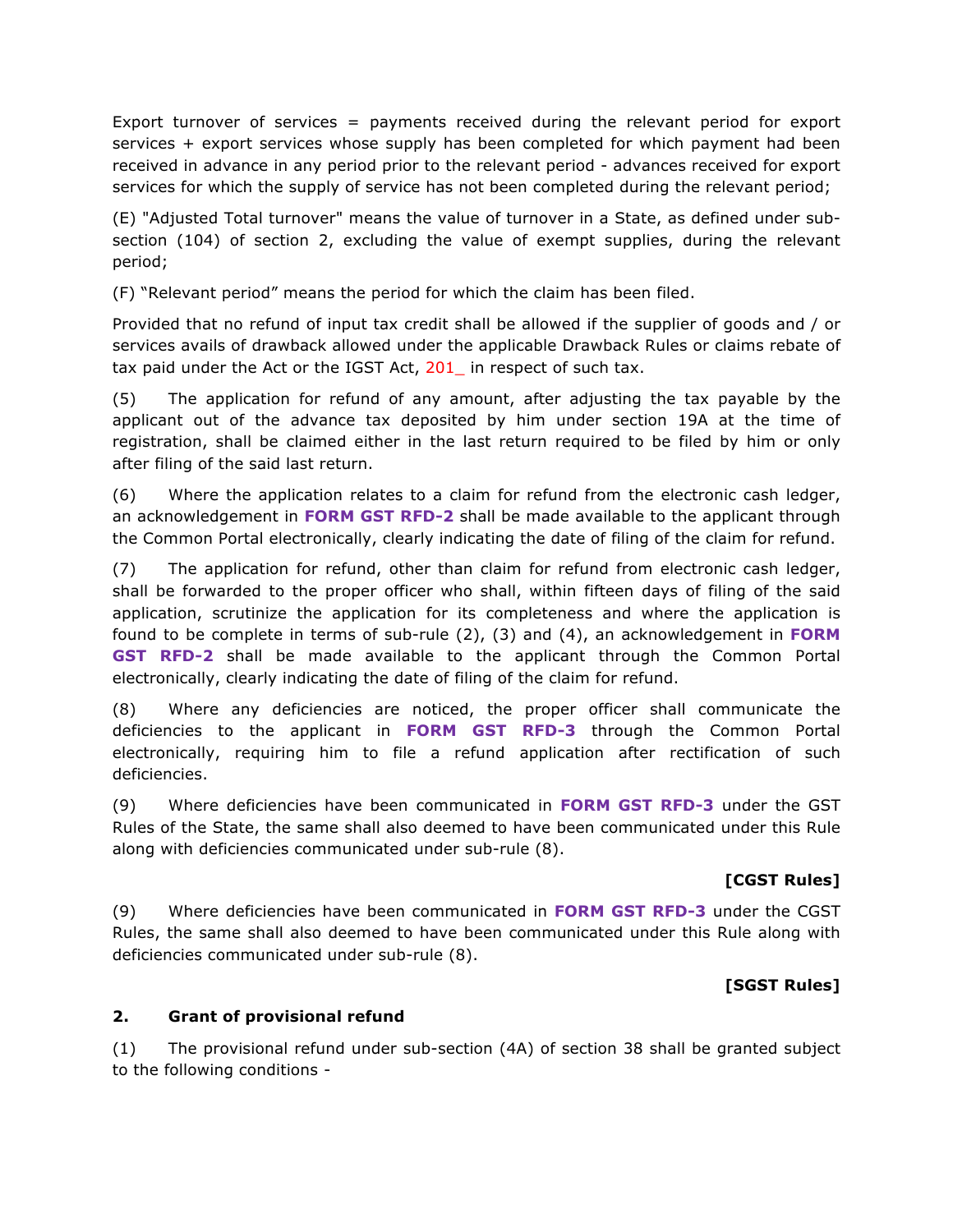(a) the person claiming refund has, during any period of five years immediately preceding the tax period to which the claim for refund relates, not been prosecuted for any offence under the Act or under an earlier law where the amount of tax evaded exceeds two hundred and fifty lakh rupees;

(b) the GST compliance rating of the applicant is not less than five on a scale of ten;

(c) no proceeding of any appeal, review or revision is pending on any of the issues which form the basis of the refund and if pending, the same has not been stayed by the appropriate authority or court.

(2) The proper officer, after scrutiny of the claim and the evidence submitted in support thereof and on being prima facie satisfied that the amount claimed as refund under sub-rule (1) is due to the applicant in accordance with the provisions of sub-section (4A) of section 38, shall make an order in **FORM GST RFD-4**, sanctioning the amount of refund due to the said applicant on a provisional basis within a period not exceeding seven days from the date of acknowledgement under sub-rule (7) of rule 1.

(3) The proper officer shall issue a payment advice in **FORM GST RFD-8**, for the amount sanctioned under sub-rule (2) to be electronically credited to any of the bank accounts of the applicant mentioned in his registration particulars and as specified in the application for refund.

#### **3. Order sanctioning refund**

(1) Where, upon examination of the application, the proper officer is satisfied that a refund under sub-section (4) of section 38 is due and payable to the applicant, he shall make an order in **FORM GST RFD-5**, sanctioning the amount of refund to which the applicant is entitled, mentioning therein, the amount, if any, refunded to him on a provisional basis under sub-section (4A) of section 38, amount adjusted against any outstanding demand under the Act or under any earlier law and the balance amount refundable:

Provided that in cases where the amount of refund is completely adjusted against any outstanding demand under the Act or under any earlier law, an order giving details of the adjustment may be issued in **FORM GST RFD-6**.

(2) Where the proper officer is satisfied, for reasons to be recorded in writing, that the whole or any part of the amount claimed as refund is not admissible or is not payable to the applicant, he shall issue a notice in **FORM GST RFD-7** to the applicant, requiring him to furnish a reply within fifteen days of the receipt of such notice and after considering the reply, make an order in **FORM GST RFD-5**, sanctioning the amount of refund in whole or part, or rejecting the said refund claim and the said order shall be made available to the applicant electronically and the provision of sub-rule (1) shall apply *mutatis mutandis* to the extent refund is allowed:

Provided that no application for refund shall be rejected without giving the applicant a reasonable opportunity of being heard.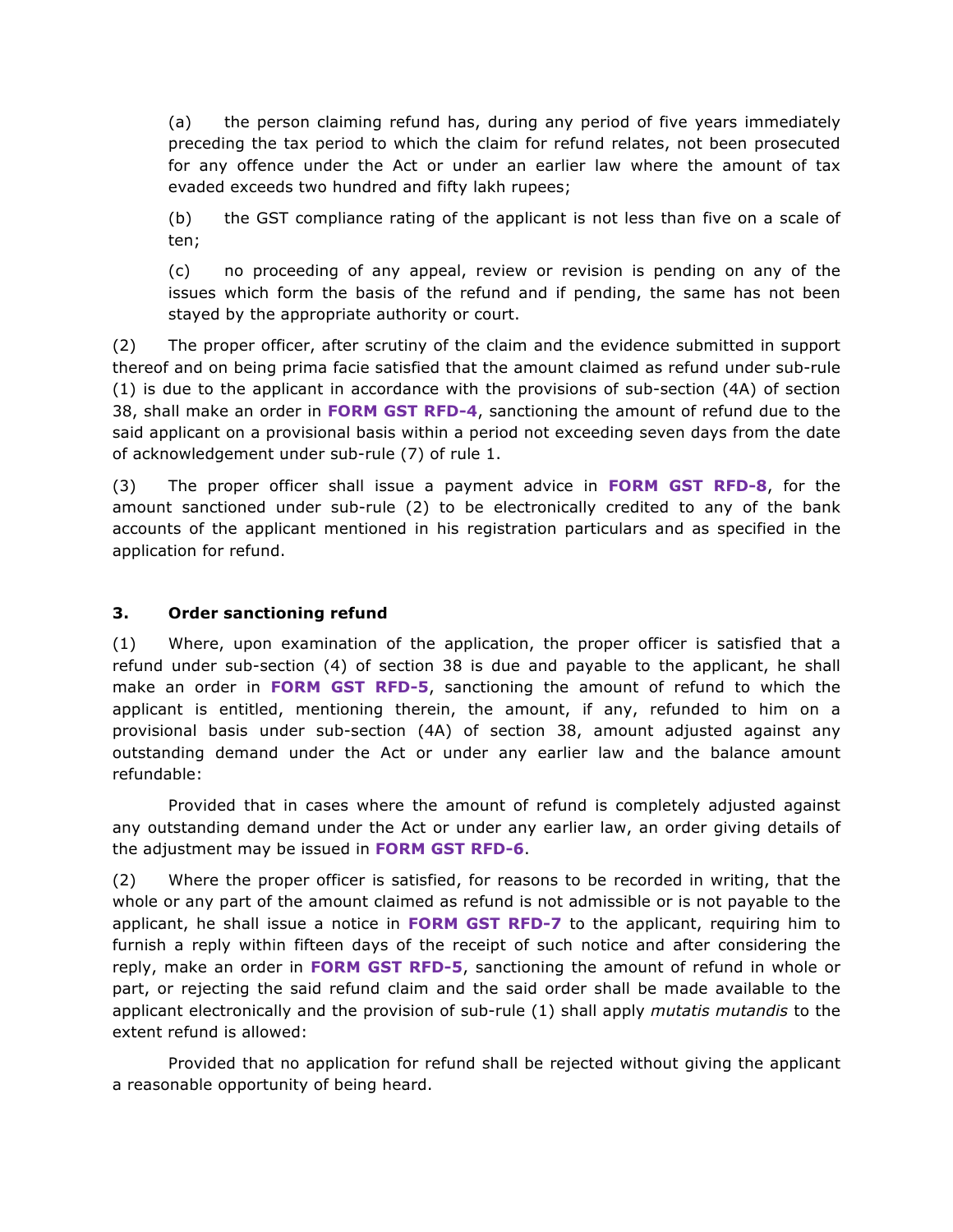(3) Where the proper officer is satisfied that the amount refundable under sub-rule (1) or (2) is payable to the applicant under sub-section (6) of section 38, he shall make an order in **FORM GST RFD-5** and issue a payment advice in **FORM GST RFD-8**, for the amount of refund to be electronically credited to any of the bank accounts of the applicant mentioned in his registration particulars and as specified in the application for refund.

(4) Where the proper officer is satisfied that the amount refundable under sub-rule (1) or (2) is not payable to the applicant under sub-section (6) of section 38, he shall make an order in **FORM GST RFD-5** and issue an advice in **FORM GST RFD-8**, for the amount of refund to be credited to the Consumer Welfare Fund.

## **4. Credit of the amount of rejected refund claim**

(1) Where any deficiencies have been communicated under sub-rule (8) of rule 1, the amount debited under sub-rule (3) of rule 1 shall be re-credited to the electronic credit ledger.

(2) Where any amount claimed as refund is rejected under rule 3, either fully or partly, the amount debited, to the extent of rejection, shall be re-credited to the electronic credit ledger by an order made in **FORM GST PMT-2A**.

*Explanation*.– For the purpose of this rule, a refund shall be deemed to be rejected, if the appeal is finally rejected or if the claimant gives an undertaking in writing to the proper officer that he shall not file an appeal.

# **5. Order sanctioning interest on delayed refunds**

Where any interest is due and payable to the applicant under section 39, the proper officer shall make an order and a payment advice in **FORM GST RFD-9**, specifying therein the amount of refund which is delayed, the period of delay for which interest is payable and the amount of interest payable, and such amount of interest shall be electronically credited to any of the bank accounts of the applicant mentioned in his registration particulars and as specified in the application for refund.

# **6. Refund of tax to certain persons**

(1) Any person eligible to claim refund of tax paid by him on his inward supplies as per a notification issued under clause (d) of sub-section (6) of section 38 shall apply for refund in **FORM GST RFD-10** once in every quarter, electronically on the Common Portal either directly or from a Facilitation Centre, notified by the Board or Commissioner along with a statement of inward supplies of goods and/or services in **FORM GSTR-11**, prepared on the basis of statement of outward supplies furnished by corresponding suppliers in **Form GSTR-1**.

(2) An acknowledgement for receipt of the application for claiming refund shall be issued in **FORM GST RFD-2**.

(3) Refund of tax paid by the applicant shall be available if-